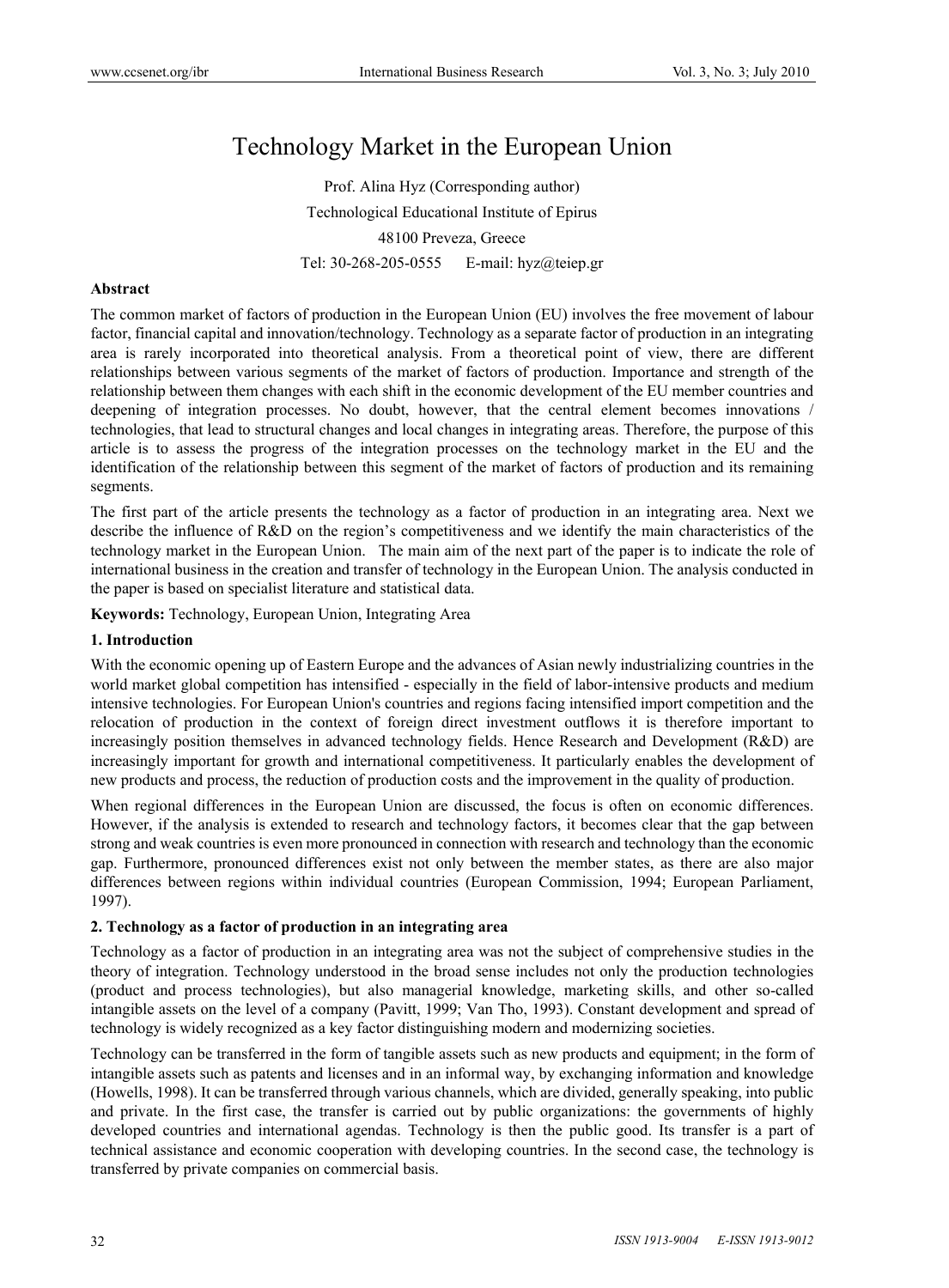Creating a technology is subjected to the process of internationalization starting from the early '80s, what is expressed in the so-called R&D internationalization (Gerybadze, Reger, 1999). Traditionally, this process was characterized by a unilateral transfer of technology, i.e., ideas for new products and technological knowledge have been created by a dominating parent institution and copied in other peripheral locations. This process can be interpreted as learning from the outside or the exploitation of knowledge moving from the center to the periphery. In contrast, the new innovation process is characterised by: 1/. Multiple centers of knowledge in different geographic locations; 2/. A combination of learning through the transfer of knowledge from the parent company and the knowledge created in a given location; 3/. Technology transfers, both between different geographical locations and between organizational units. Developments in science and technology (Note 1) have led to crystallizing of the polycentric structure of national research and innovation systems. In every important area of research there have developed two - three so-called "centers of excellence", which compete with each other and which rankings can change quickly.

## **3. Research and Development as a Factor of Competitiveness**

Research and technological development or, more generally, the ability to innovate and produce new products and knowledge are important factors for competitiveness and hence for an economy's growth potential (O.E.C.D., 1996; European Commission 1997; Schmookler, 1966; Solow, 39/3; Kaldor, Mirlees, 1962; Gomulka, 1971). Since continual change is the feature of the market, on-going research and technological development and innovation are essential. Access to technological development and innovation is of crucial importance for a region's capacity to compete in a global market.

The post-war view of R&D policy was based on an implicit routinized model of innovation in an economy where the most important inputs were land, labor and capital. R&D and technological change itself were viewed as being simply supplement to these factors of production. This was also an economy of relative certainty and stability. The international competitive advantage was generally achieved through cost reduction resulting from large-scale mass production to exploit scale economies. The supplemental role of R&D in the post war economy was designed to reduce costs through process innovation and to generate incremental innovations. The routinized role of R&D was perhaps first articulated by Schumpeter who observed that, "Innovation itself is being reduced to routine. Technological progress is increasingly becoming the business of teams of trained specialists who turn out what is required and make it work in predictable ways" (Schumpeter , 1942).

Companies in the weaker regions can no longer compete with procedures in the developing countries on wage costs. At the same time, they are subject to the pressure of competition from strong countries and regions with rapidly changing patterns of innovation and a faster and shorter life cycle for products. In order to compete on high-tech markets, the weaker regions must adjust to the demanding pace set by the prosperous regions in the Community in the area of product and process invention and innovation (Note 2). R&D is needed for process innovations, which allow costs to be cut and hence markets to be widened - this could facilitate the exploitation of static and dynamic economies of scale (Audretsch, 1995; Scherer, 1992). R&D is also a requirement for product innovations, which allow firms to charge higher prices. Firms that are eager to recover R&D investment costs and to earn a Schumpeterian rent from innovation will try to ensure intellectual property rights, typically via patents. They will also massively invest into marketing in order to create preferences in favor of the novel products. R&D as well as marketing expenditures create market entry barriers because they largely represent sunk costs; newcomers will find it therefore difficult to successfully enter the market. Innovative firms thus can enjoy extra profits which partly will have to be shared with workers since trade unions in highly profitable industries will strongly lobby for wage rises. With continued product innovations the value-added by the firm will indeed rise continuously such that the wage bargaining process will result in rising real wage rates and higher real incomes in some sectors. This in turn will result in multiplier effects in the overall economy.

Launching product innovations will stimulate the growth of demand directly as was emphasized by Schumpeter who also stressed that entrepreneurship is the basis for long-term growth and economic cycles (Schumpeter, 1939; Korres, Lionaki, Polichronopoulos, 2001). Both for R&D devoted to product innovations and to process innovations it holds that unit R&D costs can be reduced if large output volumes are realized during a given innovation cycle. From this perspective the gradual increase of R&D expenditure - GNP ratios is bound to stimulate competitiveness. While competitiveness certainly has aspects of relative technological positing in world markets - typically emphasized in the literature - one should not overlook the global real income effect of process innovations (the price reduction effect). Product innovations create new markets and stimulate the expansion of firms as diffusion of novel products and processes follow a logistical expansion path. In the context of an open economy it is crucial that EU firms specialize in a way that is consistent with their respective comparative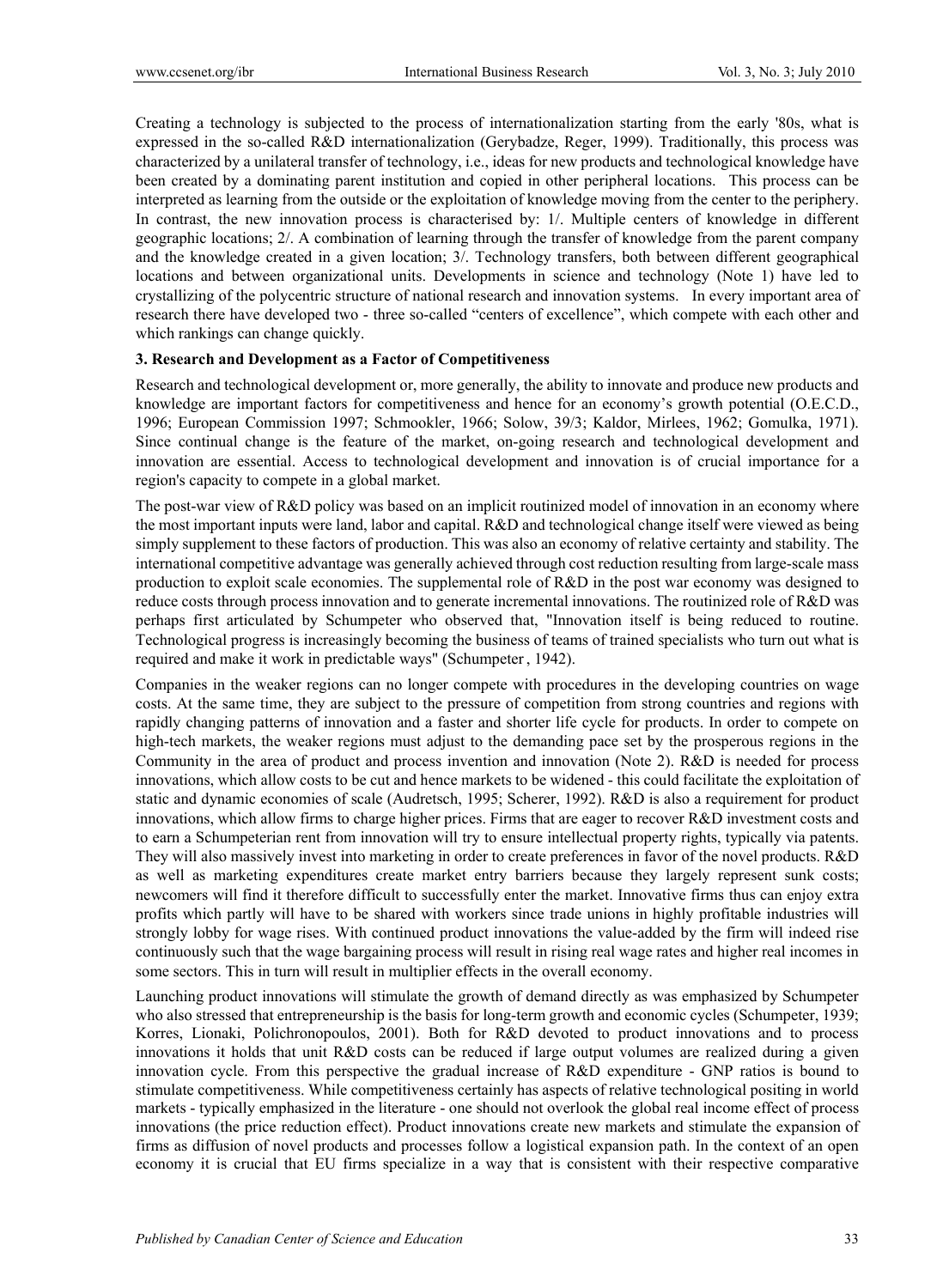technological advantage (Dosi, 1988). This could be an actual comparative advantage of a potential advantage that relies on strong domestic market growth or R&D subsidies in the context of dynamic scale economies.

# **4. Characteristics of the technology market in the European Union**

Market of knowledge is highly imperfect, and when left to its own, functions improperly. This results from the characterization of knowledge as a public good, which discourages the supply of knowledge and investment in research. Three ways are indicated to improve the functioning of the market of knowledge and commercial ideas (Pelkmans, 1997): 1/. Subsidizing the supply side by the government; 2/. The internalisation of the market of knowledge within enterprises by controlling the internal R&D activity and a systematic commercialization of results; 3/. The introduction of and respect of the protection of intellectual property rights. It should, however, be noted that these methods could also be the source of distortion in the market. With regard to the subsidization of R&D sphere in the EU's support for R&D, activities can be made at the level of a member country and at EU level. (Basic data on the size, structure and effectiveness of expenditures on R&D are summarized in table 1and note 3). Functioning of multi-research programs funded by particular governments can lead to a reallocation of R&D activities among member states. Subsidizing R&D activities at EU level is, as it was evaluated, not more than 6% of expenditures of the member states on this purpose.

The internalisation of the market of knowledge within companies, as a method of correcting its deficiencies at the EU level, requires consideration of two aspects: i.e. the extent of internationalization (or to be more precise "Europeanization") of companies and their participation in cooperation for networks in the scope of R&D. Internationalization of production and R&D means the distribution of these activities in different EU member states and a free movement of knowledge within the integrated areas but exclusion of single companies from this activity. This can result in uneven distribution of R&D function in the whole European Union and in concentration of more developed countries, attracting these types of activities.

Creating a network of cooperation between companies in the field of technology is also an indicator characterizing the technology market in the EU. This cooperation is made between institutions of non-profit type and in business sector. Institutions which are not focused on gaining profit (such as various types of colleges and universities) are traditionally open to international cooperation. Business sector, operating in conditions of competition, is seen as an unwillingly cooperating with strategic rivals, especially in the field of technology. Data on cooperation agreements between the companies - not just in the European Union - collected in the 90s deny, however, this quite common view (Cantwell, Janne, 1999; Archibugi, Michie, 1995). An increase in creating networks of cooperation between companies is observed, especially in the field of so-called high technologies (biotechnologies, new materials, information technologies). According to estimates, approximately 70% of all monitored agreements were attributed to these sectors (Archibugi, Michie, 1995) .

Two main reasons for the increase in popularity of these agreements are indicated: 1/. Due to the nature of new technologies, which require a substantial "wealth" of knowledge for their mastering, the success of innovative activities of individual companies depends on the access to information about what is happening in a given field; 2/. In the case of emerging industries, particularly important is to gain and exchange information in order to reduce potential losses. Benefits of companies arising from this type of cooperation include distribution among partners considerable financial outlays necessary for the specific activity, which is the R&D, accelerating the return on investment incurred by a faster spread of the company's assets, risk spread, increasing efficiency owing to the benefits of scale, scope and specialization, turning of competition into collaboration.

In relation to companies from the European Union, a strong growth in the number of cooperation networks between them, especially in the field of information technologies. These are networks created independently by companies, and such, which are sponsored by the European Union. The available data suggest, however, that it would be unjustifiable to make a conclusion about the dominance of intra-EU relationships in the different segments of EU technology market, or the existence of general patterns of behaviour attributed to the operation of the market. Data collected at the stage of finalizing the construction of the Single Market indicated that, European companies in a greater extend cooperated with partners from the U.S. than with European partners. Intra-European joint research projects accounted for 19% of all such operations, while Euro-American – 21%. This would indicate that there is a more global rather than regional approach to technology issues. It should also be remembered that intra-European cooperation was not only a result of the shifts in market forces and effects of market integration in the market of the factors of production, but also the effect of policy to support the research and technological development, carried out at EU level.

## *4.1 Technology Policy of the European Union*

The technology policy's objective (Note 4) is to promote technological research and technological development as one of the key factors of the improvement of the competitiveness of the whole EU on the international markets.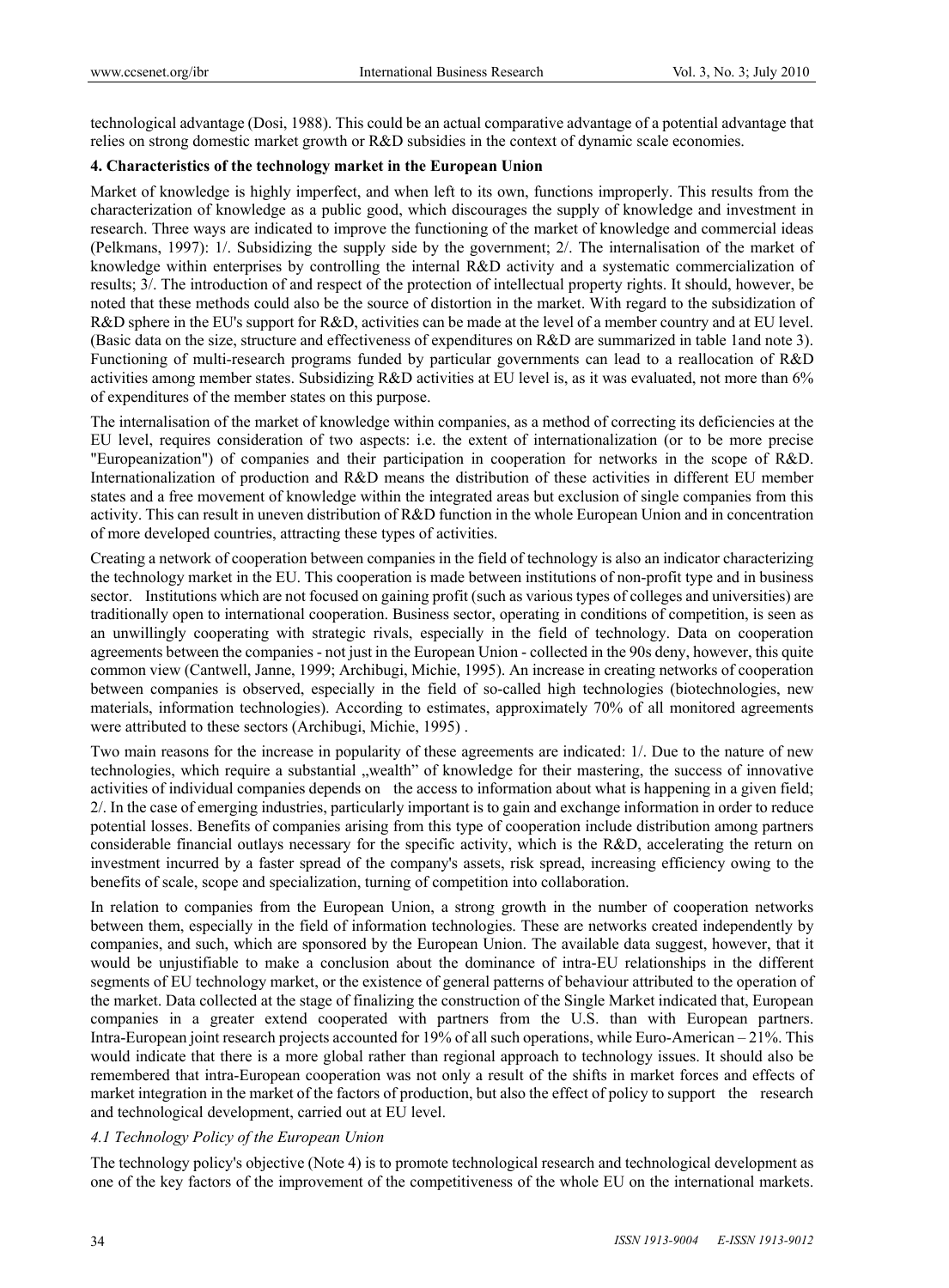From the point of view of this analysis it is important to identify those elements of technology policy that affect the functioning of the market of the factors of production in the integrating area. This policy is based on the principle of subsidiarity. The Member States retain the freedom in the field of research and development, and at EU level, the attempts are made to coordinate and finance, with respect to these research areas which are of a super national meaning. The technology policy of the European Union covers both support for basic research and diffusion of technology, as well as for the development of technological cooperation of various organizations and institutions, focused on the development of scientific research base for small and medium-sized companies. Realization of such formulated objectives corresponds to the need of the improvement in functioning of the market of knowledge within EU functioning of markets previously discussed. Crucial elements here include: 1/. Support for the basic research, 2/. Support for the spread of technology, 3/. Promotion of the technological cooperation. The technology policy of the European Union is realized in practice within long -lasting research framework programs (the so-called Framework Programs). These programs, define the scientific and technological objectives, priorities and proposed projects necessary for their implementation, together with financial resources and their distribution among particular leading research tasks.

## *4.2 Technological specializations and the international competitive position of the European Union*

Indirect answer to the questions posed above can be sought in analysis and evaluation of technological specialization of the European Union and its international technological competitiveness. Evaluation of technological specialization of the EU, in the scope of the deepening of integration came out unfavourably against its competitors: the U.S. and Japan.

The technological specialization of so-called Triad (USA, Japan, EU) measured by the sum of absolute differences in shares of patented ideas (which are assigned to specific industries in the tested period of time) and by so called Herfindahl index - which is a measure of the concentration of patent patterns (sum of squares of the shares of individual industries in the total number of patented ideas from each country, multiplied by 100) - shows significant differences. Between 1992 and 2002 the U.S. and Japan have reached a much stronger shift towards a concentration of innovative activity, and as a result, a higher degree of technological specialization than the EC. At that time the European Union experienced a reduction of technological specialization, what proved not enough use of their potential to achieve scale benefits within R&D activity. It is assumed, that the lack of an innovative specialization still results from parallel competitive functioning of R&D programs in various countries. Studies show that there is still a considerable scope for improving the effectiveness of European Union technology policy coordination between national policies in the field of R&D and policy at EU level.

Assessment of the position of the EU in trade in technologically advanced products come out more favourably, although they are geographically diverse and concern a slightly different period than that examined above. In the years 1999-2005 the trade in high-tech products was characterised by a deficit. Japan is the top net exporter, through with a negative trend (42beuro in 1999, 31beuro in 2005). US has a negative balance in 2002 and 2003 (-20beuro); its balance was positive in 1999 and become positive again in 2004 and 2005. China had negative balance till 2004 (-2beuro), but in 2005 it becomes positive. EU25 has the highest negative balance over the period 1999-2005 (-28beuro in 2005) (European Commission, 2007)

Other studies conducted for the years 1999-2005 are based on the amount of exports/imports of high-tech products per capita. This provides the magnitude of high-tech trade in relation to the population of the country considered. (Table 2 and 3).

The data show that exports of high-tech per capita (i.e. the intensity of high-tech exports) are higher in Japan than in US, although the world market shares of Japan's exports are consistently much lower than those of US. In EU25, exports of high-tech products per capita are much lower than those of Japan, despite the fact that EU25 has higher exports world market shares. China's figures are very small compared to the other countries: its intensity in high-tech trading is still very low and it will take many years to catch up with the other countries. The statistical data show that the picture of EU and Japan for imports across years is very similar (around 500 – 550 euro/cap in 2005). However, such intensity is highest in the US (US population and enterprises are eager of high-tech products, above 700 euro/cap). China, due to its large population, has very small intensity (about 120 euro/cap).

These results allow only in an indirect way to answer the questions previously raised about the legitimacy and effectiveness of technology policy of the EU. Critically evaluating the technological specialization of the Union one should pay attention to the need for a better coordination of efforts in the scope of R&D, non-spreading and non-replication of R&D programs at the national level. By contrast, the observed improvement of the competitive position of EU in relation to its main rivals was a joint effect of activated mechanisms and conducted technology policy. One should agree with the view that the establishment and proper functioning of this market is, so far, the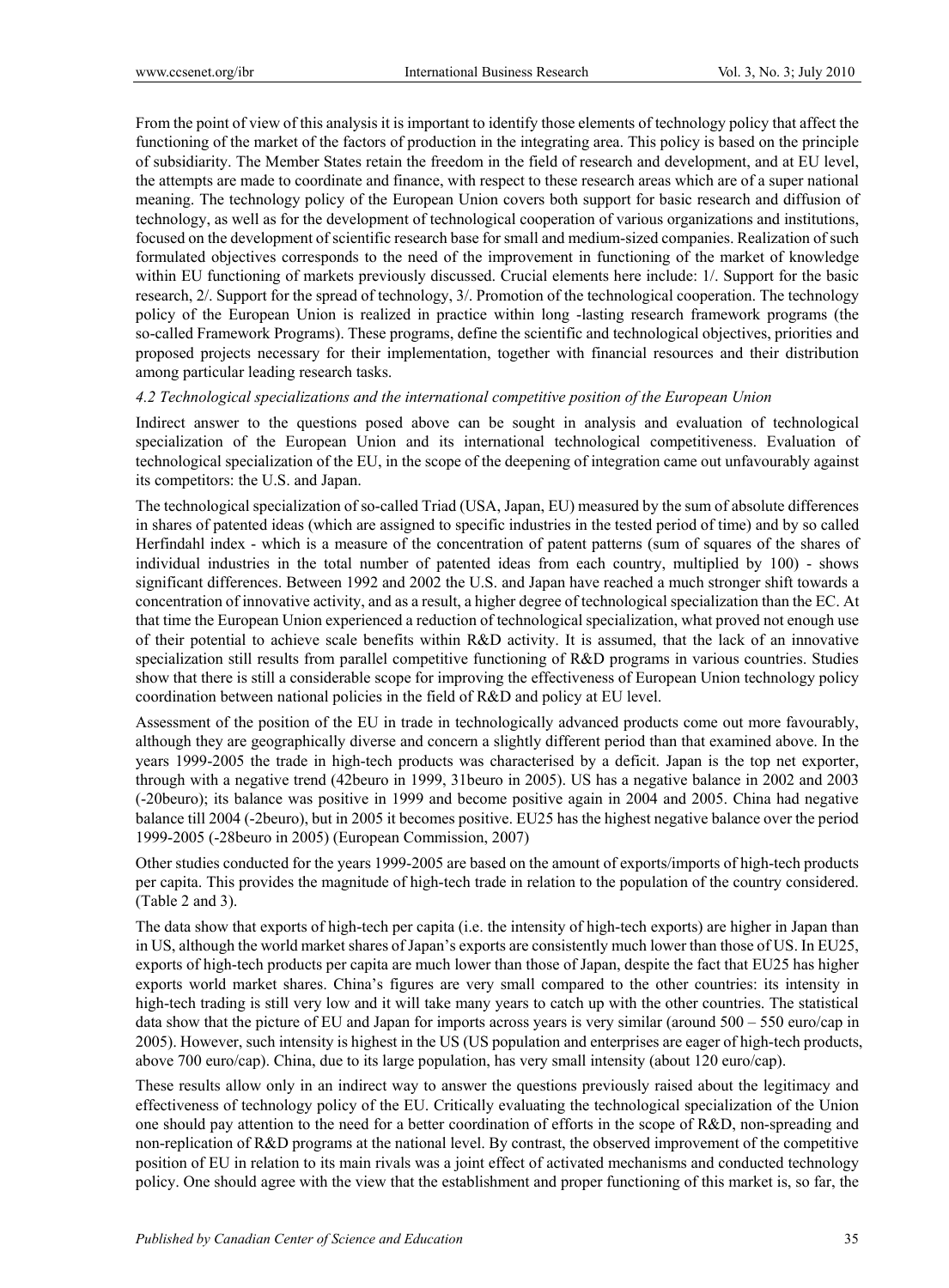most important incentive for private innovations .Technology policy corrects imperfections of the European market of knowledge which are being revealed.

#### **5. Creation and technology transfer in the European Union. The role of international business**

The European Union is an area where the largest transnational corporations operate. Change in behaviour of these companies in the process of deepening European integration were the subject of research, whereas, an attempt to define the specific processes of internationalization of technological activity of transnational corporations in the EU faces difficulties due to lack of research focusing on this aspect of the problem.

From the empirical research conducted in a wider context than the integration and focusing on a selected group of 21 largest transnational corporations it can be concluded that European companies are characterized by some identity in internationalization strategies of research - development activity (Gerybadze, Reger, 1999).These strategies depend on the size of the country of origin, specificity of industry and features of enterprise itself. We can distinguish companies of a global range that come from small, but highly developed European countries. The size of their national R&D base is limited, so the transnational companies which come from these countries are obliged to actively participate in foreign researches. However, many transnational companies from large European countries, characterized by significant technological base (Germany, France, United Kingdom), still shows a tendency to focus a substantial part of their research in country of origin. This concerns in particular the engineering industry and the construction of means of transport and electrical equipment. By contrast, the strategies of companies of chemical and pharmaceutical industry are different, since they are characterized by a substantial share of foreign R&D in their activities. For comparison, transnational corporations which came from the U.S. based on their own, and a strong national research base and were less internationalized in R&D than European companies. Major Japan corporations were characterized by the low degree of internationalization of R&D. By contrast, studies conducted on a sample of 244 transnational corporations operating in technologically intensive fields indicate that European companies were characterized by the greatest share of R&D activity located abroad, in total capital expenditures on R&D in comparison with their major competitors that are American and Japanese companies (Roberts, 1999). This share was shaped on the level of 30%, but the European companies had a tendency to focus on intra-European investments.

Deepening of European integration, that is passing through its successive stages pushed researchers to formulate hypotheses that with the advancement of integration processes there are changes made in specialization of innovative activity of transnational corporations in an economically integrated region. In J. Cantwell model (Cantwell, 1987) on the cumulative causation in the scope of specialization of innovative activity in integrated area, two types of production undertaken by transnational companies are distinguished: 1/.Intensive research production usually associated with local research and development works; 2/. Assembly production type does not require support of local research and development.

Production of research intensive components final assembly operations can be separated by location but integrated through intra-European market, as a result of the strategic decisions of transnational companies. Regularity is that the research intensive production is drawn in to places of strong innovation activity. In countries where local firms are strong in the innovation sector operations of transnational companies are becoming an additional incentive for the development of this sector. They induce increase in the share of research intensive activity in the whole of local production; and this in turn, is associated with a higher rate of productivity growth and -by increasing local competitiveness – with a higher rate of production growth. A kind of virtuous circle is being activated.

Conversely, is in the case when local companies in a given sector are technologically backward. If a transnational company invests there in production, this will be the type of an assembly production, and innovation and advanced components will be imported. Local activities in R&D field may be then in danger. Highly competitive transnational companies may strengthen their position by increasing the transfer of funds from local sales to the parent company, intended to further develop their R&D. Local companies lack the resources and are forced to cut their expenses on this purpose. It moves down the function of technical progress in countries where companies are relatively weak in important innovative industries. Mechanism of a vicious circle is activated. In countries that are not quite able to compete effectively with TNCs, the activity of the latter can stop this "vicious circle" through indirect influence on the function of technical progress. Then the local innovations take the form of skills development, improvement of manufacturing processes, better technical equipment of the production process, a new quality of technical control, etc.

Today's global economy reveals a tendency for geographical concentration of innovative activity in areas that bring investors the benefits of technological agglomeration. These are benefits arising from conducting innovative business activity in geographic proximity to other entities involved in such activity. Knowledge, unless it is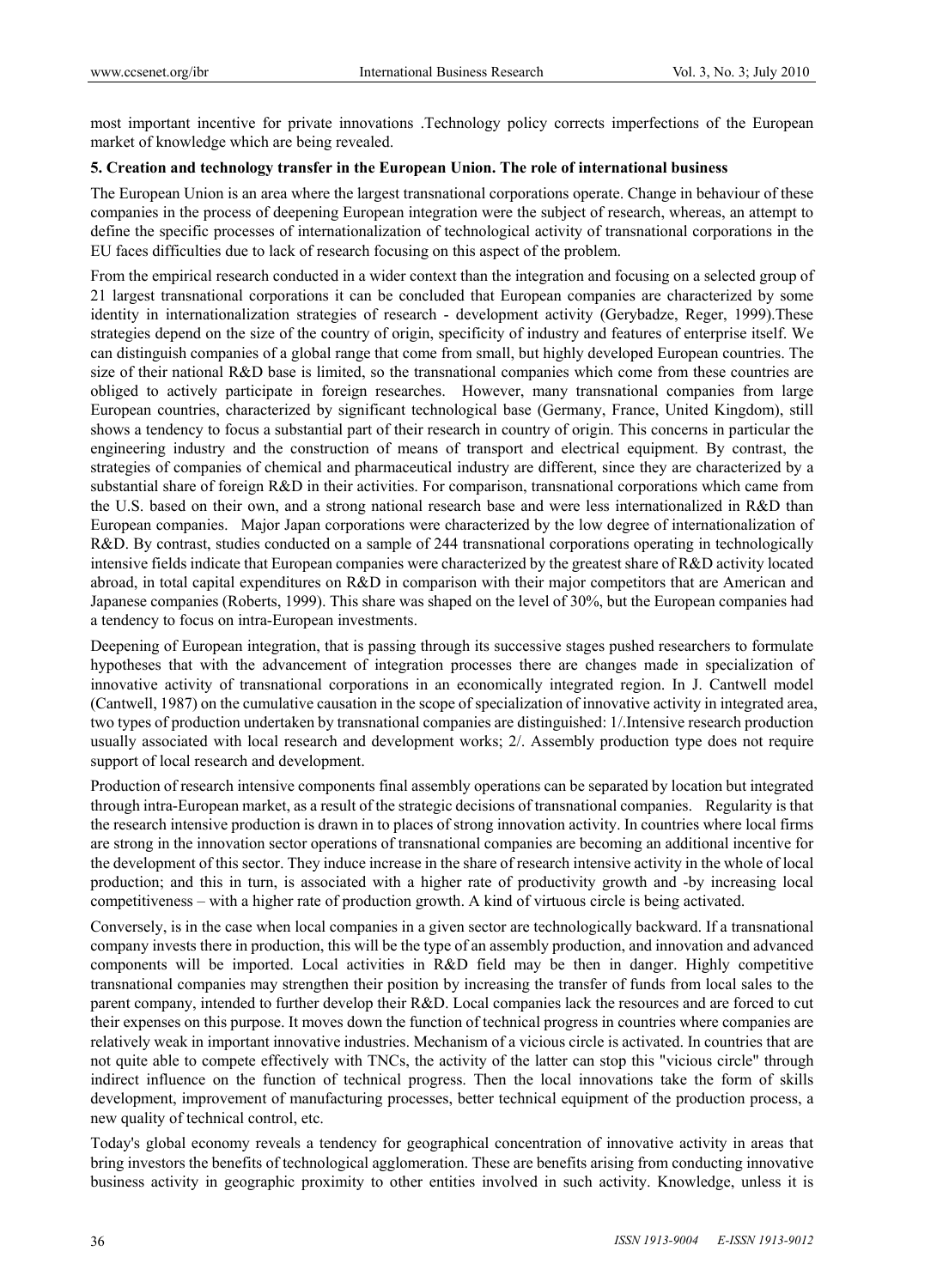codified, does not spread in an automatic and simple way. Its diffusion is made easiest through direct personal contacts. Then the concentration of innovative activity in a certain geographical area, in which other innovators are present, strengthens and facilitates innovation processes.

#### **6. Conclusions**

Integration in the scope of market of production factors is not yet a completed process in the European Union and proceeds unequally. The European Union technology market is just emerging. Because of the specificity of this market, that is its encoded imperfection which results from character of knowledge as a public good, the integration efforts in this field will not be able to bring quick results. On the one hand, the EU's Common Technology Policy is trying to support the emergence of a more integrated technology market, on the other - the internationalization of creation and technology made beyond the borders of EU countries and integration groups, as a result of the activities of transnational corporations, can constitute a serious barrier in realizing the common technology market.

It is necessary to create now in all regions of EU a basis for future growth and development. Short-term solutions to a number of problems are not enough, as they jeopardize future growth. As a result of the changes in economic activity, which have meant that knowledge has become the crucial factor for economic growth, policies must also be adjusted to keep pace with those changes. The increasing importance of R&D requires regional, national and union's R&D policies to be adapted to the new structures and requirements. Among them it is worth to mention: the formulation of favourable conditions at universities and research institutions for commercialization of research and development results, support of innovation in non-industrial sectors of the economy, cooperation of research and educational institutions at developing spin-off firms in the first phases of their existence. How exactly new structures and policies-are to be formulated is still open to debate and this paper can be seen as an introduction to that debate.

#### **References**

Archibugi, D. & Mienie J. (1995). The Globalisation of Technology: a New Taxonomy*, Cambridge Journal of Economics.* vol. 19, s.121-140.

Audretsch, D. B. (1995). *Innovation and Industry Evolution,* Cambridge, MIT Press.

Cantwell, J. (1987). The Reorganization of European Industries after Integration: Selected Evidence on the Role of Multinational Enterprise Activities*. Journal of Common Market Stndies.* no. 2/, s.130-137.

Cantwell, J. & Janne, O. (1999). Technological Globalisation and lnnovative Centers: The Role of Corporate Technological Leadership and Locational Hierarch, *.Research Policy,* no. 2-3, s.119-144.

Dosi, G. (1988). Sources, Procedures and Microeconomic Effects of Innovation*, Journal of economic Literature*, vol. XXVI, September, pp. 1120-1171.

European Commission. (1994). *The European Report on Science and Technology Indicators,* Luxembourg, p. 151

European Commission. (1997). *The Competitiveness of European Industry.* 

European Commission. (2007). Directorate General Joint Research Centre, *High-tech trade Indicators 2006: EU-25 vs. USA,* China and Japan. Debora Gatelli and Stefano Tarantola.

European Parliament. (1997). Information and Technology Research in the Regions of Europe, *Directorate General for Research,* 1.

*Frascati Manual,* OECD. (1992). *Proposed Standard Practice, for Surveys of Research and Experimental Development,* Fifth Revision, Paris 1993.

Gerybadze, A. & Reger, G. (1999). Globalization of R&D: Recent Changes in the Management of Innovation in Transnational Corporations*. Research Policy".* vol. 28

Globerman, S. (1997). Transnational Corporations and International Technological Specialization, *Transnational Corporations.* No. 2. pp. 96-97.

Gomulka, S. (1971). *Inventive activity, diffusion and the stages of economic growth,* Aaehus Institute of Economics.

Howells, J. (1998). lnnovation and Technology Transfer within Multinational Firms w: Globalization, Growth and Governance. *Creating an Innovative Economy;* Oxford University Press. Oxford, s.51.

Kaldor, N. & Mirlees, N. (1962). *A New Model of Economic Growth,* "Review of Economic Studies", 29/3.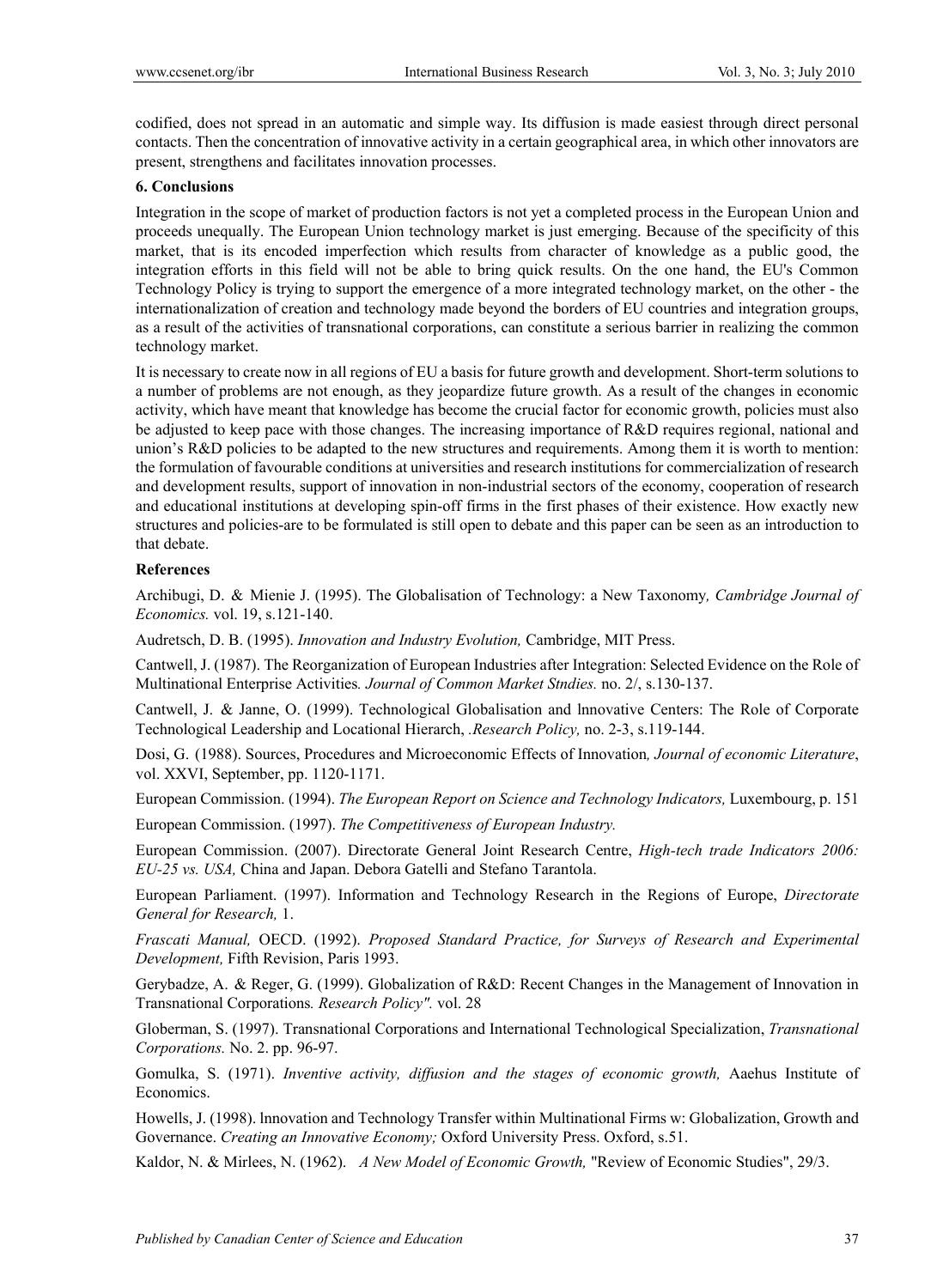Korres, G. M., Lionaki, I. & Polichronopoulos, G. (2001). The Role of Technical Change and Diffusion in the Schumpeterian Lines*,* Maastricht University, Edgar&Eldar Editions, *Maastricht Industrial Competitiveness,*  O.E.C.D., 1996.

Pavitt, K. (1999). *The Nature of Technology* w: K.Pavitt. *Technology. Management and Systems of Innovation,*  E.Elgar. Northampton, s.3.

Pelkmans, J. (1997). *European Integration. Methods and Economic Analysis.* Longmann, New York, s. 140-142.

Roberts, E.B. (1999). Benchmarking the Strategic Management of Technology: I. Research: *I. Technology Management 38. (1).* s.44-56; in:A.Gerybadze, G.Reger, op.cit.. s.260.

Scherer, F. M. (1992). *International High Technology Competition,* Cambridge, Mass: Harvard University Press.

Schmookler, J. (1966). *Invention and Economic Growth,* Cambridge. Harvard University Press.

Schumpeter, J. (1939). *Business Cycles,* A Theoretical Historical and Statistical Analysis of the Capitalist Process. (2 vols). New York, Me Graw Hill.

Schumpeter, J. (1942). *Capitalism, Socialism and Democracy* New York, Harper and Row, p. 132.

Solow, R. Technical Change and the Aggregate Production Function, *Review of Economics and Statistics* 39/3.

Van Tho, T. (1993). Technology Transfer in the Asian Pacific Region: Implications of Trends since the Mid-1980s w: *Trade and Protectionism. ed*. T.Ito. A.O.Krueger. The Univcrsity of Chicago Press. Chicago 1993. s.244-249.

#### **Notes**

Note 1. In this paper the term "science" is understood to cover the creation, discovery, examination, classification, reorganization and dissemination of knowledge on physical, biological or social subjects. "Technology" is science application know-how. As such, it belongs to a large group of like activities, which embrace the creation and use of artifacts, crafts and items of knowledge as well as various forms of social organizations. Technology does not only signify the application of scientific results, but any purposive treatment, methods, working method and skill in the exploitation of scientific knowledge together with the products of so doing. The significance of the "research" process in the materialization of the innovations nowadays is uncontested. According to the rules of present day research statistics, a distinction must be made between fundamental research, applied research and experimental development. The three subsequent differentiated concepts are often combined under the heading "Research and Development". See: *Frascati Manual,* OECD 1992; *Proposed Standard Practice, for Surveys of Research and Experimental Development,* Fifth Revision, Paris 1993.

Note 2. Invention can be defined as the discovery of new solutions and new ideas for acquiring new knowledge. Innovation is when an invention is for the first time implemented and put into production or a new idea is for the first time put into practice.

Note 3. In October 2008, the EU industrial R&D investment scoreboard was released. This presents information on the top 1,000 companies in terms of R & D investment whose registered offices are in the EU. The report shows that R & D investment by these top 1,000 companies grew in 2007 at a faster pace than for non-EU competitors from either the United States or Japan. It should be noted that there was a marked reduction in investment activity in the United States at this time. Nevertheless, the data presented show that  $R \& D$  investment by EU companies grew for the fifth consecutive year. The regional distribution of companies in the top-50 R  $\&$  D investors in 2007 was split: 20 in the United States, 18 in the EU and 9 in Japan.

Note 4. Technology policy can be defined as comprising the sum of all state measures promoting new or existing technologies for economic application in broad sense. Although Ergas concluded that "precise boundaries of technology policy are often difficult to identify", there are district technology policies, which have been pursued in the European Union. The legal basis for supranational research and technology policy in the European Community is laid down in specific articles of the ECSC Treaty (steal and coal union), the EAEC Treaty (nuclear research) and the European Community Treaty, the Single European Act and the Treaty of Maastricht on European Union. The main objectives of the common R&D policy are to provide impulses for welfare-increasing progress in important technological fields and to stimulate the diffusion of new technologies. The idea is to develop coordinated national policies as well as supranational research activities, where the concrete aims are: 1/. Strengthening the scientific and technological bases of Community industry and encouraging it to become more competitive at the international level, 2/. Eliminating unwarranted duplication of national R&D programs, 3/. Improving the efficiency of projects by task and cost sharing or use of pooling resources, 4/. Helping to reduce unemployment in the EU through new technologies and product innovations.